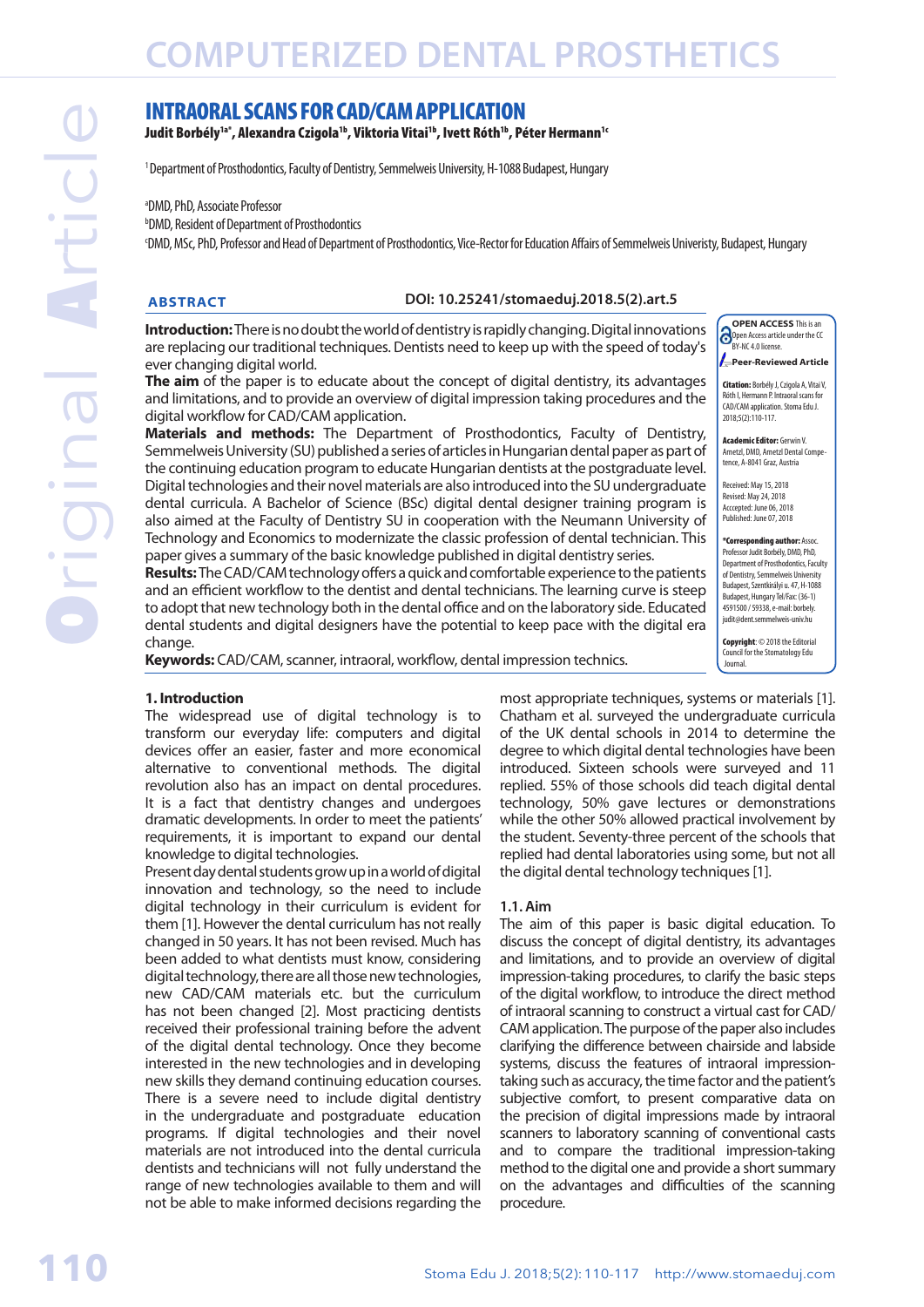#### **2. Material and methods**

The Department of Prosthodontics, Faculty of Dentistry, Semmelweis University has been working with digital impression-taking systems since 2011. Digital technologies and their novel materials have been introduced into the department's undergraduate dental curricula. A Bachelor of Science digital dental designer training program is also aimed at the Faculty of Dentistry SU in cooperation with the Neumann University of Technology and Economics to modernizate the classic profession of dental technician. A series of articles has been published in the Hungarian dental paper in 2017 as part of the continuing education program to educate Hungarian dentists about digital dentistry. This paper gives a summary of the digital dentistry series.

#### **3. Results**

In 2018 all four Hungarian dental schools teach digital technology, they give lectures and demostrations and 50% have also practical training. All four dental laboratories of those schools use some digital techniques (Fig. 1). Dental technology educational programs are faced with serious challenges, including rapid changes in technology, inadequate funding for educational programs, and the need to develop curricula that reflect current industry needs [3]. The high cost to purchase equipment and the investment of time and expense in staff training encourages nonuniversity educational systems and trainings.

Manufacturers and commercial dental laboratories offer a selection of continuing education courses for international dentists. Some courses are accredited by universities and the participants are awarded certificates and European Credit Transfer System (ECTS) credits [4]. Online knowledge centers and webinars provided by manufacturers offer promising new opportunity for self-education [5].

Digital technology introduced new nomenclature for dental procedures: digital workflow, CAD/CAM systems, indirect CAD/CAM impression technique, direct CAD/ CAM impression technique, digital impressions, virtual casts, intraoral scanners, close or open systems, charside or labside systems. These elements are drafted in italics in the following text.

#### **3.1. Digital workflow**

#### *3.1.1. Indirect CAD/CAM method*

The *digital workflow* starts with a device which is suitable for mapping real forms. *Indirect CAD/CAM method* is built on conventional impressions. The *virtual cast* is created by digitizing the gypsum cast (or the conventional impression) with a laboratory scanner [6] (Fig. 2). The virtual cast is a realistic, colorful digital model of the patient's oral cavity. This method has some distorting effects enclosed: conditions of impression-taking, material properties of alginate, silicone or gypsum (shrinkage of impression material, dilation or shrinkage of gypsum) and sectioning of casts. Furthermore, the laboratory scanner has some degree of distortion.

The laboratory scanner creates a 3-dimensional set of points based on information of the sectioned cast.



**Figure 1.** Dental students practice digital impression taking at the Department of Prosthodontics of Semmelweis University, Budapest.



**Figure 2.** Laboratory scanner creates a 3-dimensional set of points by information of sectioned cast or impression.



 **Figure 3.** CAM (Computer-Aided Manufacturing) machine milled crowns from zirconia block.

The computer makes the virtual cast that serves *as basis for CAD/CAM workflow*. During CAD (Computer-Aided Design) the dental technician designs dental restorations, most often crowns, veneers, inlays or onlays and bridges. The CAD software enables the technician to design the framework of the restorations or the anatomical, final form. Applying CAM (Computer-Aided Manufacturing) the restorations are milled from solid blocks with dental milling CNC machines (Fig. 3). There are different types of materials to mill: ceramics, zirconia, PMMA, metal alloys or titanium.

#### *3.1.2. Direct CAD/CAM method*

The *Direct CAD/CAM method* means that the digital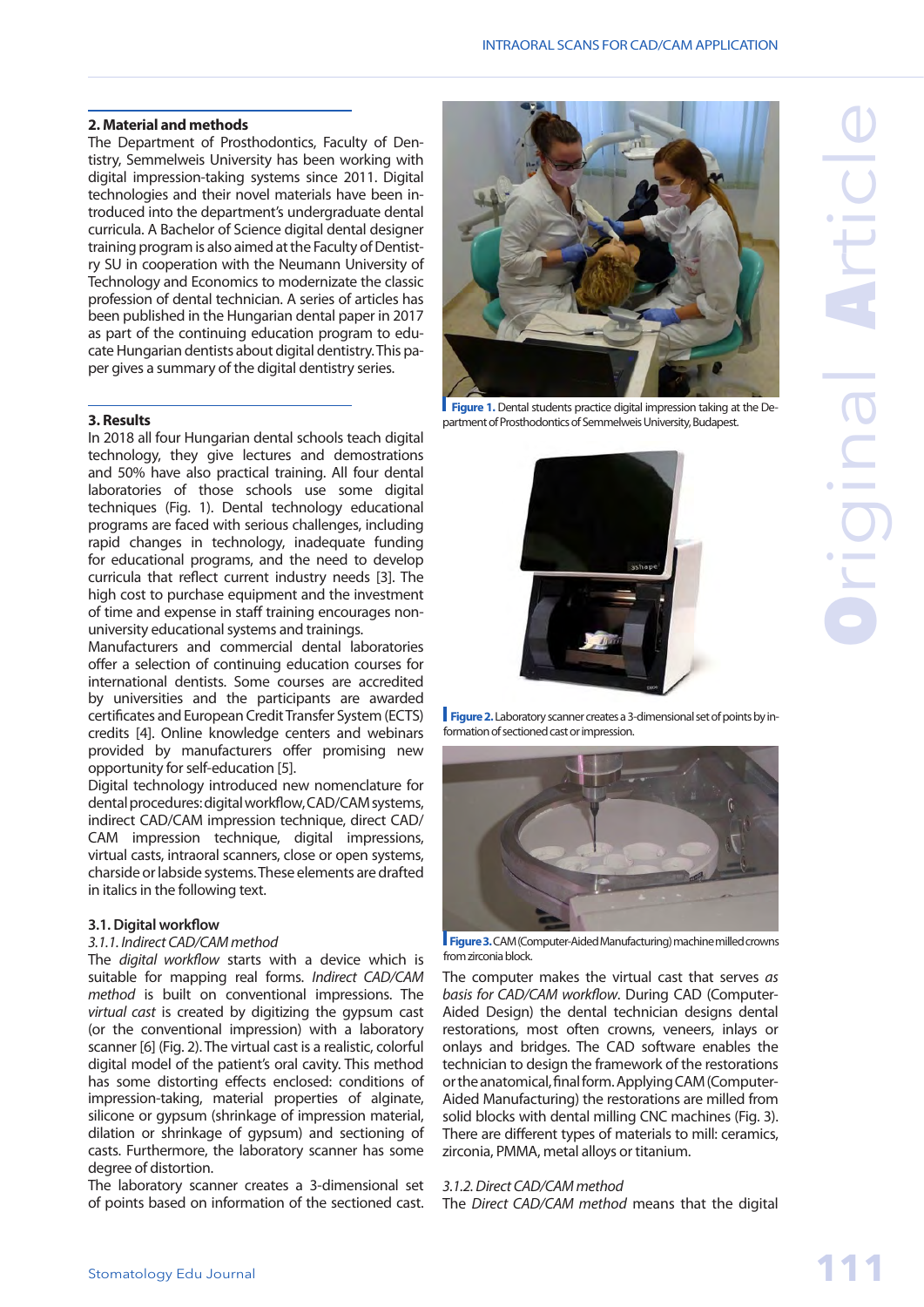data set is created by intraoral scanning. Intraoral scanners are intraoral devices for capturing direct optical impressions [6] (Fig. 4). *Intraoral scanners* are based on different data capture principles: confocal laser technology, confocal microscopy, triangulation, wavefront sampling, multiscan imaging, stereophotogrammetic video, accordion fringe interferometry [7,8].

It is important that the user takes digital impressions according to the manufacturer's instructions. This method can eliminate many inaccuracies derived from indirect CAD/CAM impression process. However, the traditional principles of the impression-taking procedure are still alive, soft tissue control and isolation remain basic principles. The scanning process ends with biterecord. There are intraoral scanners which can also determine the tooth-color.

The next step following the digital impression-taking procedure is to evaluate the quality of the virtual cast (Fig. 5). Inaccuracies can be eliminated by the dentist directly chairside within this step. The occlusal and axial reduction, the insertion direction can be observed on the computer screen with built in tools of software. The margin line can also be checked enlarged by the software.

Any imperfections of the virtual cast can be corrected without the need to retake the whole impression. Additional images of the areas of interest can be added to previous scan. When satisfied with the impression and resulting virtual cast, it is sent to laboratory with the digital worksheet via e-mail.

There are *open and closed dental CAD/CAM systems*. Closed systems' files can be opened by the manufacturer's CAD software only. Closed systems are CEREC AC and E4D systems. Most intraoral scanners work with an open system and they are compatible with several types of CAD softwers and milling machines (for example 3Shape TRIOS, Planmeca PlanScan, CEREC Omnicam, iTero Element, Carestream CS 3500, 3M True Definition, GC Aadva, DWIO Dental Wings, KaVo Lythos, Dentium Rainbow, Zfx IntraScan, MFI Condor IOS, etc) (7).

#### **3.2. Direct CAD/CAM workflow**

#### *3.2.1. Labside system*

The labside workflow of CAD/CAM technology means The labside workflow of CAD/CAM technology means that the dental technician processes data coming from the dental office. The technician performs the preparatory work on the virtual cast, model occlusion with CAD software and design restoration on the computer screen (Fig. 6).

The technician sets the margin line and the space for the cement. After that the framework or the full-contour restoration is designed. The anatomical occlusion surface and contour of the teeth can be made individually. The software contains the color of the restoration, so the suitable block is chosen for the milling. Digital planning does not exclude model making. From the digital data a polimer model can be made by milling, 3D printing or with stereolithography (SLA) [9]. The final restoration can be checked on this model (Figs. 7, 8).

Another option of the computer-assisted production is centralised production in a milling centre. In this variation, it is possible for the local laboratory to design



**Figure 4.** Trios intraoral captures optical impressions of the prepared teeth for the direct CAD/CAM method.



**Figure 5.** Full arch virtual casts in ICP position on computer screen after scanning.



**Figure 6.** Dental technician designs restoration on computer screen with CAD software.

the restoration, then data sets are sent for milling to the centre. Procera is a well-known example for milling centre. It is specialised for milling technically sensitive materials like high strength ceramics and titanium (Figs. 9, 10).

#### *3.2.2. Chairside systems*

We must not forget that initially intraoral scanners were developed for chairside solutions (CEREC). The main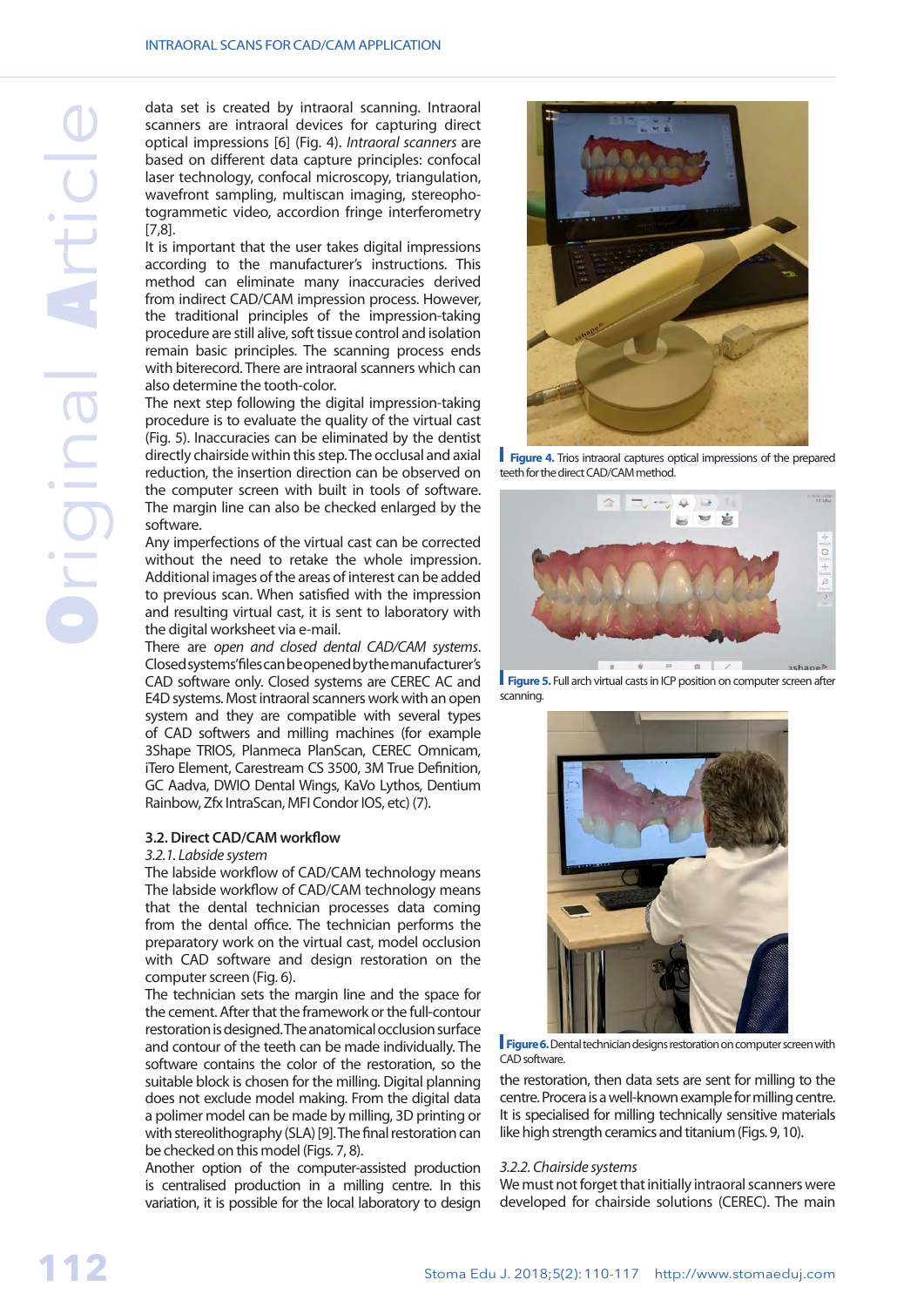idea was to make restorations without the need for dental laboratory. A chairside system means that every step of the workflow is in the hands of the dentist. Digital impressions are taken in the dental office with an intraoral scanner, designing the restoration is done chairside and even the milling and finishing is done in the office. Its great advantage is that it offers One Day Dentistry. Inlays, onlays, solo crowns can be made for patients within a few hours. Monoblocks restorations are milled with the CAM unit, which need small adjustments (staining, polishing, sintering) before cementation.

The main difference between those restorations milled by labside and chairside systems are the extension and the materials used. Chairside systems are made for solo restorations as mentioned before (veneers, crowns, inlays, onlays, small full contours), and temporaries. Labside milling in the dental laboratory or in the milling centres offers you more options due to the precision of 5-axis milling and high-strength materials, labside offers extended prosthetic appliances.

#### **4. Discussion**

#### **4.1. Features of taking digital impressions - accuracy, time factor, patient's comfort**

There are numerous factors that can easily describe the clinical use of the digital impression procedure. The investigation of some of these factors can be measured objectively, for example accuracy and scanning time. This is a well-researched area in literature. Other features of intraoral scanners can be described with subjective parameters for example patient's comfort and dentist's satisfaction.

#### *4.1.1. Accuracy of digital impressions*

The fit of the final restoration depends on the quality of the impression, therefore accuracy of intraoral scanners is one of the most important features. Accuracy consists of trueness and precision. Trueness describes how close our data are to the original true value. Precision shows the relative deviation of the repeated measurements [10] (Fig. 11).

In a blind study, crowns developed using intraoral scanning technology were preferred over crowns generated using conventional impressions and criteria of marginal fit, contacts, occlusion, and time of adjustment in nearly 70% of cases [11]. It was found that digital quadrant impression methods achieve a level of precision, comparable to the conventional impression techniques (precision ranged from 18.8 to 58.5 μm). However, there are significant differences in terms of absolute values and deviation pattern [12].

The direct digitalisation with Lava C.O.S. showed statistically significantly higher accuracy compared to the conventional procedure of impression-taking and indirect digitalisation when datasets were generated and superimposed by a best fit algorithm. It could be shown that direct digitalisation accomplished the most accurate results, followed by digitized polyether impression, and indirect digitalisation [13].

According to a study in 2015 the following scanners were found acceptable in clinical practice when



**Figure 7.** Polymer model made by 3D printing from digital data.



**Figure 8.** Polymer models are printed with pins holding the ICP position and mounted on an adjustable articulator for veneering.



 **Figure 9.** CAM/Computer Assisted Manufacturing: Blocks for zirconiumdioxide frameworks, lithium disilicate monolithic restorations and PMMA temporary restorations.



 **Figure 10.** PMMA block manufactured in Roland DG DWX-50 milling machine. Advantage of PMMA temporary restorations fabricated by CAD/ CAM technology is that they last long. Polymer's resistancy is much better than temporary materials used for conventional chairside technique.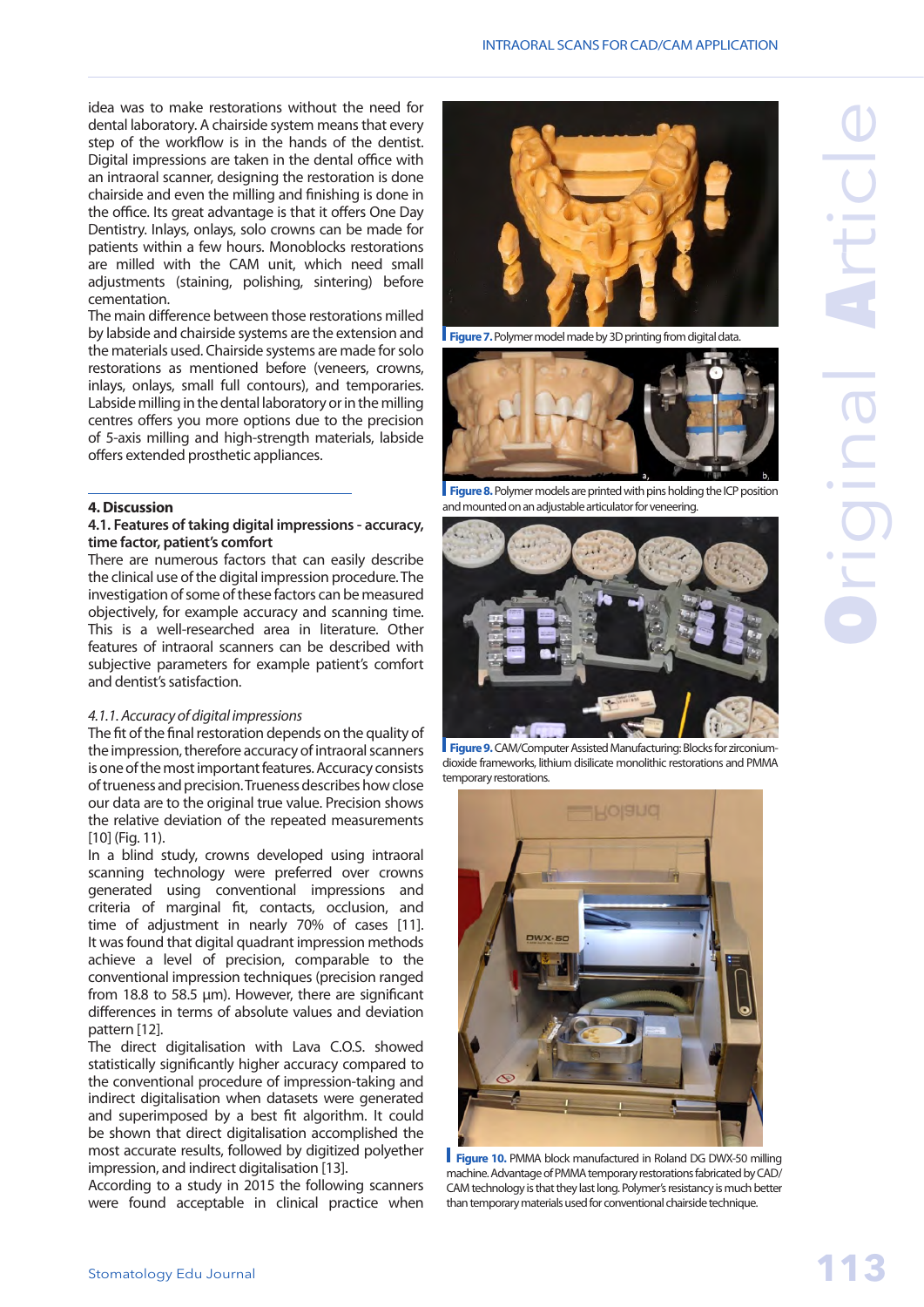CEREC, TRIOS) were made from a PMMA model for comparison [17] (Fig. 12).

#### *4.1.2. Time efficiency (factor) of digital impressions*

We have found numerous studies comparing the time needed for digital and conventional impressiontaking techniques. When investigating the whole treatment time an average of 260 s is needed for a digital impression and 620 s for a conventional one. Bite registration with intraoral scanner took five times less than with the conventional technique [18].

Although scanning time extends when there are abutment teeth in the arch. Scanning 1 abutment is 23 minutes, 2 abutments 22 minutes and the whole arch is 13 minutes faster than conventional impression-taking. As the number of prepared teeth increases, the time of the intraoral scanning gets closer to the conventional impression-taking time. In these studies participants had experience in taking conventional impressions [19].

In Lee and Galucci's study dental students had no previous experience on taking impressions. Intraoral scanning took half the time of the conventional technique. Consequently, the study shows that without experience intraoral scanning is still a time saving technique. It seems that digital technology reduces patients' time spent in the dental office [20].

#### *4.1.3. Evaluation of the digital impression-taking procedure based on the dentist's and the patient's subjective comfort*

In 2016 Joda et al. investigated digital and conventional implant impression procedures. They found the usability and the efficiency of intraoral scanners more favourable by students (88%) and dentists (64%) compared to conventional methods [21].

According the previous studies patients prefer digital impressions to conventional ones. During conventional impressions patients reported breathing difficulties and they felt vulnerable, especially when upper impressions were taken. They were afraid of repeating conventional impressions rather than repeating digital ones [22].

Overall both dentists and the patients found it less stressful when impressions were taken digitally.

#### **4.2. Intraoral scanning possibilities; advantages and difficulties**

In the next session we would like to introduce the features of the new technology, which can be a benefit or an initial difficulty when we use an intraoral scanner [23].

#### *4.2.1. Difficulties of intraoral scanning*

Learning the process of intraoral scanning is not an easy task, it is important to follow the instructions given by the manufacturers. Digital impression taking is very different from conventional impression procedure.

During scanning as the scanner-head goes above the surface of the tooth the software adds new data to the images that have already been taken. The inappropriate use leads to insufficient or inaccurate virtual model. For implant scanning scan bodies are used, which are supported by the manufacturers (Fig. 13).

These scan bodies should be compatible with the







**Figure 12.** Less time is needed for a full arch intraoral scan compared to the conventional impression taking procedure.



**Figure 13.** Scan bodies are used for implant scanning, they provide the necessary information for designing the prosthetic appliance.

CAD software in order to plan the digital prosthetic appliance. Manufacturers have already faced the need to start production of hybrid scan bodies, which are compatible with different systems.

If we are not properly informed about the scanners' features prior to the purchase, it may be an unpleasant surprise that some companies charge a data management fee. In such a case, after scanning the data, it is entered into the cloud operated by the company, from which it can only be sent to the laboratory after payment of the fee. However, most manufacturers provide an open system, which allows to export the STL files for free.

Limitation of intraoral scanners is that they are very expensive, however the cost of equipment is expected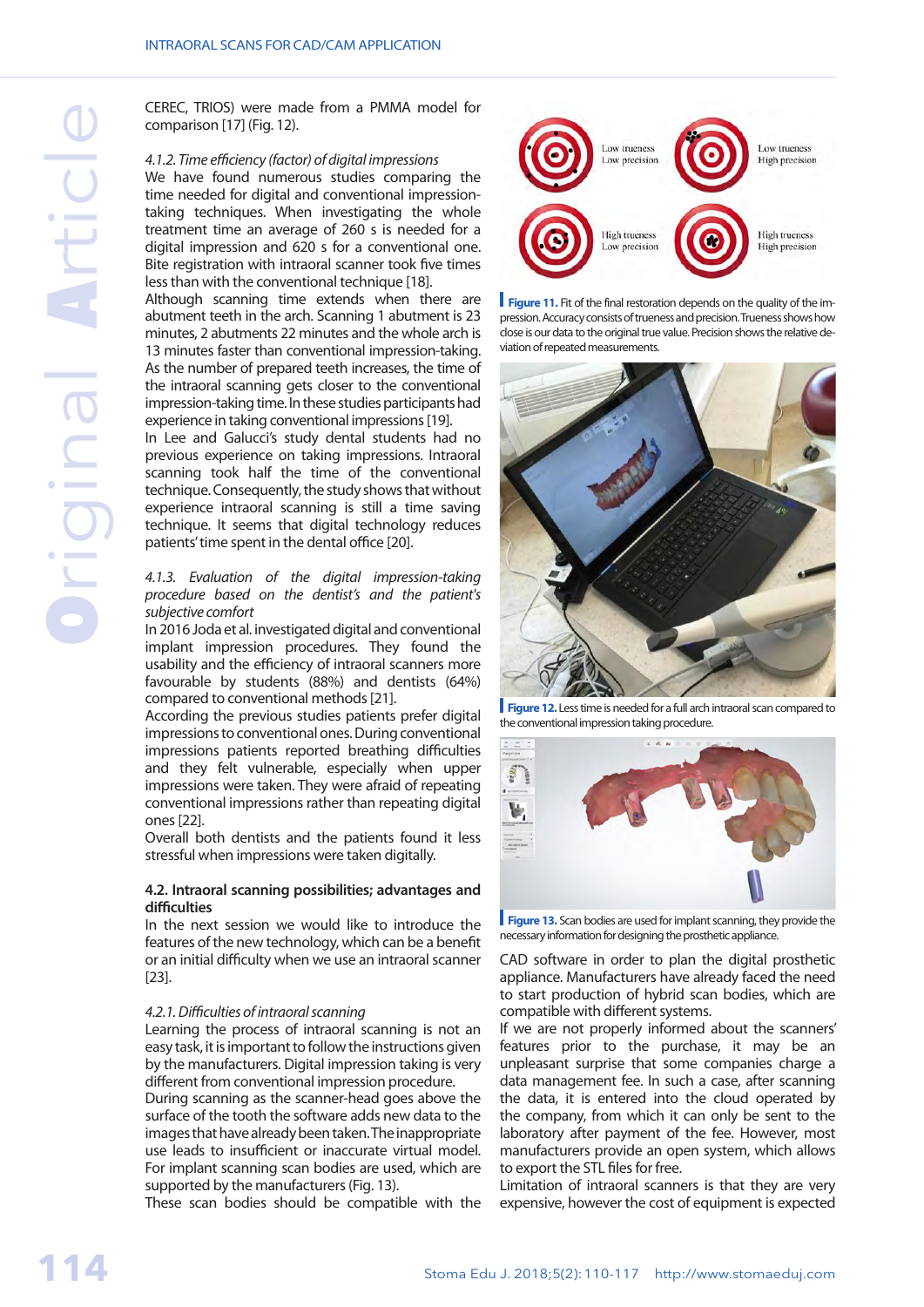



**Figure 14.** When digital impression taken, the virtual model is appearing continuously on computer screen. Additional scans are integrated to the incomplete (white) areas.

**Figure 15.** Scanned image can be displayed on computer screen and simultaneously on dental laboratory devices. It helps communication between lab and dental office.



**Figure 16.** Built in software features of intraoral scanners (such as occlusal analysis) make dentists' work lot easier. Some scanners determine tooth shade and are equipped with intraoral cameras, thus expanding the possibilities of communication between dental lab and dentists.

to decrease in the future as the cost of production of scanners is declining.

#### *4.2.2. Advantages of intraoral scanning*

One great advantage is that the virtual model can be evaluated immediately chairside on the computer screen and the preparation can be modified if needed (Fig.14).

Built-in features of the software help to find not properly scanned surfaces and scan the approximal areas. The software provides data on adequate material thickness corresponding to the type of the dental appliance. The virtual model can be modified easy and quick, there is no need to rescan the whole arch.

Scanning is more time-efficient than conventional impression-taking. No time needed for mixing, setting, disinfection or casting.

In addition, digital impression taking is an environmentfriendly procedure, as it eliminates the large amount of hazardous waste generated by conventional impressions in dental practices. Ease of documentation is an important advantage. Digital models never wipe, break, wear out. Patient documentation can be stored digitally on a hard disk or in the cloud and can be recalled at any time. (Fig. 15)

Intraoral scanners have additional functions such as color display and intraoral camera. These functions also help patient communication as they make the lesions visible. Some scanners are able to determine tooth shade and forward that information to the dental laboratory (Fig. 16).

The scanned data are also an excellent tool for treatment follow up and to evaluate the patients' dental status. At the University of Zurich, Zimmermann et al. created a digital database, which records the patient's



**Figure 17.** Digital impressions save the original form and shape of patient's teeth. The data can be stored for years and help planning of dental treatment later.

initial status and treatment scans. The final aim is the evaluation of long term changes in the dental status, such as dental migration, rotation, gingiva recession, abrasions etc. [7, 24] (Fig. 17).

Data of intraoral scanning can be fused with data of other 3 dimensional methods, such as CT and CBCT. This option opens up completely new perspectives for diagnosis, treatment plan, and planning of dental surgeries, already used in orthodontics and dental implantation. Modern undergraduate educational programs in implant dentistry (including digital prosthetic treatment) can provide proffessional care and a high treatment quality for the patients [25].

#### **5. Conclusions**

Digital dentistry is here to stay and it offers quick and comfortable experience to the patients and an efficient workflow to the dentist and dental technicians. The learning curve is steep to adopt that new technology both in the dental office and on the laboratory side.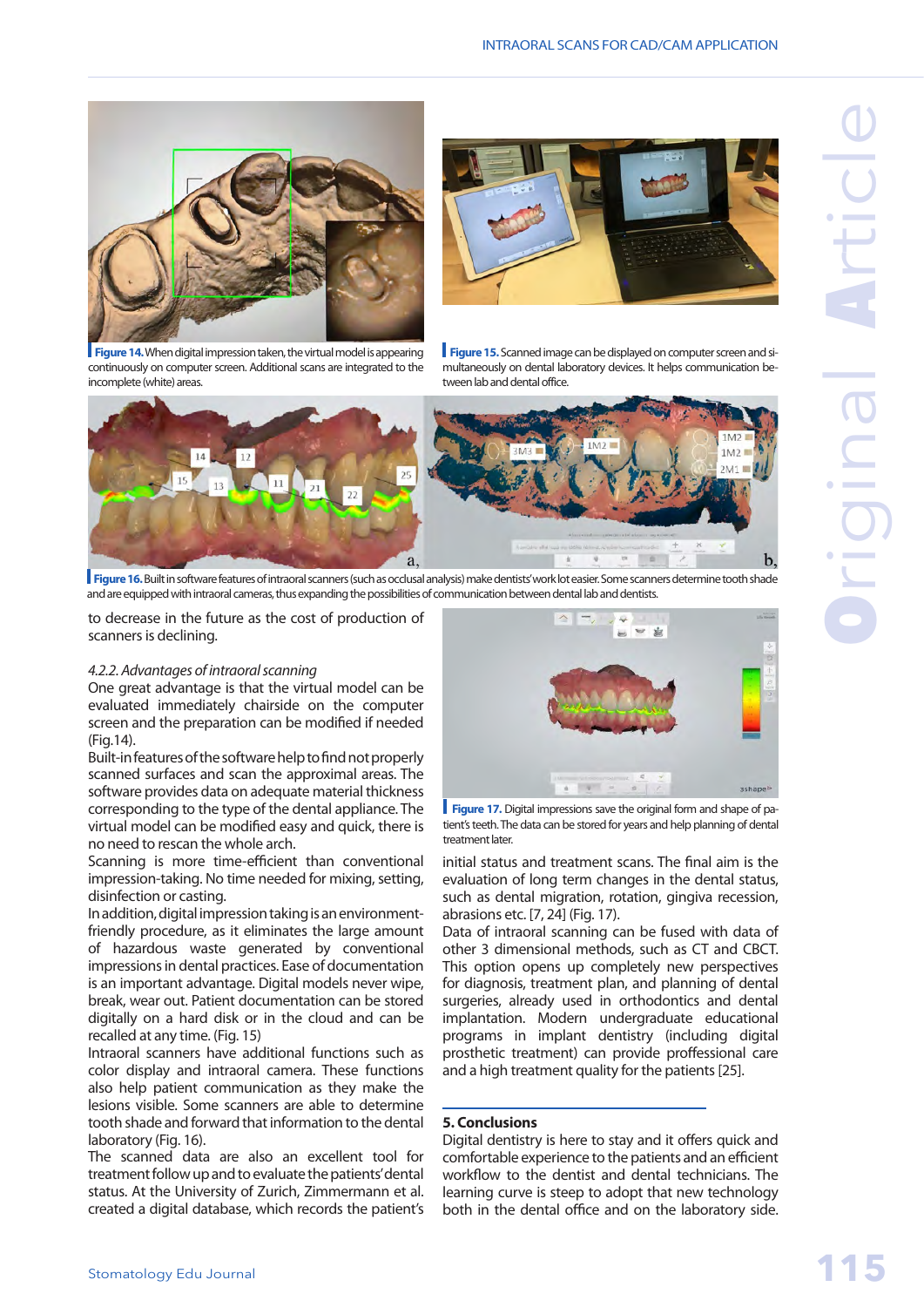To have the potential to keep pace with the digital era change there is a need for education at the undergraduate and postgraduate university levels and also at the level of the dental designer training programms.

#### **Author contributions**

All the authors (JB, AC, VV, IR, PH) declare to be accountable for the whole content of the article.

#### **Acknowledgment**

Not applicable.

#### **References**

- 1. Chatham C, Spencer MH, Wood DJ, Johnson A. The introduction of digital dental technology into BDS curricula. Br Dent J. 2014;217(11):639-642. doi: 10.1038/sj.bdj.2014.1049. [Google Scolar\(6\)](https://scholar.google.ro/scholar?cites=3970197378921175397&as_sdt=2005&sciodt=0,5&hl=en)
- 2. Available from https [://www.3shape.com/en/knowledge-center/](https://www.3shape.com/en/knowledge-center/news-and-press/news/2014/go-digital) [news-and-press/news/2014/go-digital](https://www.3shape.com/en/knowledge-center/news-and-press/news/2014/go-digital) Last accessed 15th May 2018
- 3. Bobich AM, Mitchell BL. Transforming Dental Technology Education: Skills, Knowledge, and Curricular Reform. Journal of Dental Education. 2017;81(9):eS59-eS64. doi: 10.21815/ JDE.017.035. [Google Scholar\(1\)](Transforming Dental Technology Education: Skills, Knowledge, and Curricular Reform)
- 4. Available from [https://www.planmeca.com/education/training-](https://www.planmeca.com/education/training-for-dental-professionals/)
- [for-dental-professionals/](https://www.planmeca.com/education/training-for-dental-professionals/) Last accessed 15th May 2018
- 5. Available from [https://www.3shape.com/en/knowledge-center/](https://www.3shape.com/en/knowledge-center/webinars)
- [webinars](https://www.3shape.com/en/knowledge-center/webinars) Last accessed 15th May 2018 6. Kóbor A, Kivovics P, Hermann P. [Dental materials and
- Odontotechnology]. Budapest, HU: Semmelweis kiadó; 2015. 7. Zimmermann M, Mehl A, Mörmann WH. et al. Intraoral Scanning Systems – a current overview. Int J Comput Dent. 2015;18(2):101-
- 129. [\[Pubmed\]](https://www.ncbi.nlm.nih.gov/pubmed/26110925) [GoogleScolar\(38\)](https://scholar.google.ru/scholar?cluster=6156428550199308153&hl=ru&as_sdt=0,5) [Scopus\(20\)](https://www.scopus.com/record/display.uri?eid=2-s2.0-84938689051&origin=resultslist&sort=plf-f&src=s&st1=Intraoral+scanning+systems+-+a+current+overview.&st2=&sid=71f6233b89235f65910e9c8771853f69&sot=b&sdt=b&sl=63&s=TITLE-ABS-KEY%28Intraoral+scanning+systems+-+a+current+overview.%29&relpos=0&citeCnt=20&searchTerm=) 8. Logozzo S, Zanetti E, Franceschini G, et al. Recent advances in
- dental optics- part-I: 3D intraoral scanners for restorative dentistry. Opt Lasers Eng. 2014;54(3):203-221. [GoogleScolar\(91\)](https://scholar.google.ru/scholar?cluster=7519134395284236583&hl=ru&as_sdt=0,5) [Scopus\(39\)](https://www.scopus.com/record/display.uri?eid=2-s2.0-84889078508&origin=resultslist&sort=plf-f&src=s&st1=Recent+advances+in+dental+optics-+part-I%3a+3D+intraoral+scanners+for+restorative+dentistry&st2=&sid=41f1739e8f6ab1e1dfff84793578c365&sot=b&sdt=b&sl=104&s=TITLE-ABS-KEY%28Recent+advances+in+dental+optics-+part-I%3a+3D+intraoral+scanners+for+restorative+dentistry%29&relpos=0&citeCnt=39&searchTerm=)
- 9. Tartaglia GM, Penchev P, Sforza C. Integrating digital technologies for dental prostheses: from impression to single crowns. A pilot study. Stoma Edu J. 2015;2(2):162-167. [GoogleScolar\(1\)](https://scholar.google.ro/scholar?cites=3547292035621833122&as_sdt=2005&sciodt=0,5&hl=en)
- 10. Güth JF, Runkel C, Beuer F, et al. Accuracy of five intraoralscanners compared to indirect digitalization. Clin Oral Investig. 2017;21(5):1445-1455. doi: 10.1007/s00784-016-1902-4
- [\[Full text links\]](https://dx.doi.org/10.1007/s00784-016-1902-4) [\[Pubmed\]](https://www.ncbi.nlm.nih.gov/pubmed/27406138) [Google Scolar \(21\)](https://scholar.google.ru/scholar?cluster=17091168055482328774&hl=ru&as_sdt=0,5) Scopus(11 11. Henkel GL. A comparison of fixed prostheses generated from conventional vs digitally scanned dental impressions. Compend Contin Educ Dent. 2007;28(8):422-424,426-428,430-431. [\[Pubmed\]](https://www.ncbi.nlm.nih.gov/pubmed/18578100) [Google Scolar\(88\)](https://scholar.google.ru/scholar?cluster=5162558541849725557&hl=ru&as_sdt=0,5) [Scopus\(34\)](https://www.scopus.com/record/display.uri?eid=2-s2.0-52449134942&origin=resultslist&sort=plf-f&src=s&st1=A+comparison+of+fixed+prostheses+generated+from+conventional+vs+digitally+scanned+dental+impressions&st2=&sid=4d7e3c955f3d1986de954aab76f3f02f&sot=b&sdt=b&sl=115&s=TITLE-ABS-KEY%28A+comparison+of+fixed+prostheses+generated+from+conventional+vs+digitally+scanned+dental+impressions%29&relpos=0&citeCnt=34&searchTerm=)
- 12. Ender A, Zimmermann M, Attin T, et al. In vivo precision of conventional and digital methods for obtaining quadrant dental impressions. Clin Oral Investig. 2016;20(7):1495-1504. doi: 10.1007/s00784-015-1641-y [\[Full text links\]](https://dx.doi.org/10.1007/s00784-015-1641-y) [\[Free full text\]](https://doi.org/10.5167/uzh-118341) [\[Pubmed\]](https://www.ncbi.nlm.nih.gov/pubmed/26547869) [Google Scolar\(43\)](https://scholar.google.ru/scholar?cluster=14584915966291057484&hl=ru&as_sdt=0,5) [Scopus\(20\)](https://www.scopus.com/record/display.uri?eid=2-s2.0-84946780774&origin=resultslist&sort=plf-f&src=s&st1=In+vivo+precision+of+conventional+and+digital+methods+for+obtaining+quadrant+dental+impressions&st2=&sid=293b05b97cc5f76f844e9e61a307f9a6&sot=b&sdt=b&sl=110&s=TITLE-ABS-KEY%28In+vivo+precision+of+conventional+and+digital+methods+for+obtaining+quadrant+dental+impressions%29&relpos=0&citeCnt=20&searchTerm=)
- 13. Güth JF, Keul C, Stimmelmayr M, et al. Accuracy of digital models obtained by direct and indirect data capturing. Clin Oral Investig. 2013;17(4):1201-1208. doi: 10.1007/s00784-012-0795-0. [\[Full text links\]](https://dx.doi.org/10.1007/s00784-012-0795-0)[\[Pubmed\]](https://www.ncbi.nlm.nih.gov/pubmed/22847854)[Google Scolar\(156\)](https://scholar.google.ru/scholar?cluster=13906425189673916460&hl=ru&as_sdt=0,5) [Scopus\(79\)](https://www.scopus.com/record/display.uri?eid=2-s2.0-84876426016&origin=resultslist&sort=plf-f&src=s&st1=Accuracy+of+digital+models+obtained+by+direct+and+indirect+data+capturing&st2=&sid=81bf299f0b90fb26f1715e53dc88e969&sot=b&sdt=b&sl=88&s=TITLE-ABS-KEY%28Accuracy+of+digital+models+obtained+by+direct+and+indirect+data+capturing%29&relpos=0&citeCnt=79&searchTerm=)
- 14. Hack GD, Patzelt SBM. Evaluation of the accuracy of six intraoral scanning devices: an in-vitro investigation. ADA Professional Product Overview 2015;10(4):1-5. [Google Scolar\(11\)](https://scholar.google.ru/scholar?hl=ru&as_sdt=0%2C5&q=Evaluation+of+the+Accuracy+of+Six+Intraoral+Scanning+Devices%3A+An+in-vitro+Investigation&btnG=)
- 15. [Patzelt SB](https://www.ncbi.nlm.nih.gov/pubmed/?term=Patzelt SB%5BAuthor%5D&cauthor=true&cauthor_uid=23904578), Vonau S, Stampf S, et al. Assessing the feasibility and accuracy of digitizing edentulous jaws. J Am Dent Assoc. 2013;144(8):914-920. [\[Full text links\]](https://linkinghub.elsevier.com/retrieve/pii/S0002-8177(14)60511-0) [\[Pubmed\]](https://www.ncbi.nlm.nih.gov/pubmed/23904578) [Google Scholar\(57\)](https://scholar.google.ru/scholar?cluster=18283607416945266544&hl=ru&as_sdt=0,5) [Scopus\(34\)](https://www.scopus.com/record/display.uri?eid=2-s2.0-84883430030&origin=resultslist&sort=plf-f&src=s&st1=Assessing+the+feasibility+and+accuracy+of+digitizing+edentulous+jaws&st2=&sid=a8dcfbd015fe7f057607b4582c3db396&sot=b&sdt=b&sl=83&s=TITLE-ABS-KEY%28Assessing+the+feasibility+and+accuracy+of+digitizing+edentulous+jaws%29&relpos=0&citeCnt=34&searchTerm=)
- 16. Gan N, Xiong Y, Jiao T. Accuracy of intraoral digital impressions for whole upper jaws, including full dentitions and palatal soft tissues. PLoS One. 2016;11(7):e0158800. doi: 10.1371/journal. pone.0158800.
- [\[Full text links\]](https://www.ncbi.nlm.nih.gov/corehtml/query/egifs/http:--journals.plos.org-plosone-resource-img-external-pone_120x30.png)[\[Free PMC Article\]](https://www.ncbi.nlm.nih.gov/pmc/articles/pmid/27383409/)[\[Pubmed\]](https://www.ncbi.nlm.nih.gov/pubmed/27383409)[Google Scolar\(6\)](https://scholar.google.ru/scholar?cluster=5983866084425843094&hl=ru&as_sdt=0,5) [Scopus\(6\)](https://www.scopus.com/record/display.uri?eid=2-s2.0-84978062169&origin=resultslist&sort=plf-f&src=s&st1=Accuracy+of+Intraoral+Digital+Impressions+for+Whole+Upper+Jaws%2c+Including+Full+Dentitions+and+Palatal+Soft+Tissues&st2=&sid=31971c4c1e57f15bbdeab23537b4fcec&sot=b&sdt=b&sl=129&s=TITLE-ABS-KEY%28Accuracy+of+Intraoral+Digital+Impressions+for+Whole+Upper+Jaws%2c+Including+Full+Dentitions+and+Palatal+Soft+Tissues%29&relpos=0&citeCnt=6&searchTerm=)
- 17. Vecsei B, Joós-Kovács G, Borbély J, et al. Comparison of the accuracy of direct and indirect three-dimensional digitizing processes for CAD/CAM systems - An in vitro study. J Prosthodont Res. 2017;61(2):177-184. doi: 10.1016/j.jpor.2016.07.001. [\[Full text links\]](https://linkinghub.elsevier.com/retrieve/pii/S1883-1958(16)30062-7) [\[Pubmed\]](https://www.ncbi.nlm.nih.gov/pubmed/27461088) [Google Scolar \(7\)](https://scholar.google.ru/scholar?cluster=5355734875943085590&hl=ru&as_sdt=0,5) [Scopus\(2\)](https://www.scopus.com/record/display.uri?eid=2-s2.0-85008324986&origin=resultslist&sort=plf-f&src=s&st1=Comparison+of+the+accuracy+of+direct+and+indirect+three-dimensional+digitizing+processes+for+CAD%2fCAM+systems+-+An+in+vitro+study&st2=&sid=ba9941adbe271d0d914627f4174f82e9&sot=b&sdt=b&sl=143&s=TITLE-ABS-KEY%28Comparison+of+the+accuracy+of+direct+and+indirect+three-dimensional+digitizing+processes+for+CAD%2fCAM+systems+-+An+in+vitro+study%29&relpos=0&citeCnt=2&searchTerm=)
- 18. Yuzbasioglu E, Kurt H, Turunc R, et al. Comparison of digital and conventional impression techniques: evaluation of patients' perception, treatment comfort, effectiveness and clinical outcomes. BMC Oral Health 2014;14(1):10. [\[Full text links\]](https://bmcoralhealth.biomedcentral.com/articles/10.1186/1472-6831-14-10) [\[Free PMC Article\]](https://www.ncbi.nlm.nih.gov/pmc/articles/pmid/24479892/) [\[Pubmed\]](https://www.ncbi.nlm.nih.gov/pubmed/24479892) [Google Scolar\(118\)](https://scholar.google.ru/scholar?cluster=13059858976225581847&hl=ru&as_sdt=0,5) [Scopus\(66\)](https://www.scopus.com/record/display.uri?eid=2-s2.0-84893205192&origin=resultslist&sort=plf-f&src=s&st1=Comparison+of+digital+and+conventional+impression+techniques%3a+evaluation+of+patients%27+perception%2c+treatment+comfort%2c+effectiveness+and+clinical+outcomes&st2=&sid=ac4b2e90ab7a488199bb1a3f97dc40a1&sot=b&sdt=b&sl=167&s=TITLE-ABS-KEY%28Comparison+of+digital+and+conventional+impression+techniques%3a+evaluation+of+patients%27+perception%2c+treatment+comfort%2c+effectiveness+and+clinical+outcomes%29&relpos=0&citeCnt=66&searchTerm=)
- 19. Patzelt SB, Emmanouilidi A, Stampf S, et al. Accuracy of full-arch scans using intraoral scanners. Clin Oral Investig. 2014;18(6):1687- 1694. doi: 10.1007/s00784-013-1132-y. [\[Full text links\]](https://dx.doi.org/10.1007/s00784-013-1132-y) [\[Pubmed\]](https://www.ncbi.nlm.nih.gov/pubmed/24240949) [Google Scolar\(155\)](https://scholar.google.ru/scholar?cluster=629121045528376712&hl=ru&as_sdt=0,5) [Scopus\(83\)](https://www.scopus.com/record/display.uri?eid=2-s2.0-84902765111&origin=resultslist&sort=plf-f&src=s&st1=Accuracy+of+full-arch+scans+using+intraoral+scanners&st2=&sid=5134c22490b2edbc5dc5b5ae249e976b&sot=b&sdt=b&sl=67&s=TITLE-ABS-KEY%28Accuracy+of+full-arch+scans+using+intraoral+scanners%29&relpos=15&citeCnt=83&searchTerm=)
- 20. Lee SJ, Gallucci GO. Digital vs. conventional implant impressions: efficiency outcomes. Clin Oral Implants Res. 2013;24(1):111-115. doi: 10.1111/j.1600-0501.2012.02430.x [\[Full text links\]](http://dx.doi.org/10.1111/j.1600-0501.2012.02430.x)[\[Pubmed\]](https://www.ncbi.nlm.nih.gov/pubmed/22353208)[Google Scolar\(162\)](https://scholar.google.ru/scholar?cluster=16491178284011962012&hl=ru&as_sdt=0,5) [Scopus\(95\)](https://www.scopus.com/record/display.uri?eid=2-s2.0-84871692499&origin=resultslist&sort=plf-f&src=s&st1=Digital+vs.+conventional+implant+impressions%3a+efficiency+outcomes&st2=&sid=5c6e4f1416f7457e5dc9ae05ac473f61&sot=b&sdt=b&sl=80&s=TITLE-ABS-KEY%28Digital+vs.+conventional+implant+impressions%3a+efficiency+outcomes%29&relpos=0&citeCnt=95&searchTerm=)
- 21. Joda T, Lenherr P, Dedem P et al. Time efficiency, difficulty, and operator's preference comparing digital and conventional implant impressions: a randomized controlled trial. Clin Oral Implants Res. 2017;28(10):1318-1323. doi: 10.1111/clr.12982. [\[Full text links\]](http://dx.doi.org/10.1111/clr.12982) [Pubmed] [GoogleScolar\(12\)](https://scholar.google.ru/scholar?cluster=1642219496255113903&hl=ru&as_sdt=0,5) [Scopus\(4\)](https://www.scopus.com/record/display.uri?eid=2-s2.0-84985905659&origin=resultslist&sort=plf-f&src=s&st1=Time+efficiency%2c+difficulty%2c+and+operator%27s+preference+comparing+digital+and+conventional+implant+impressions%3a+a+randomized+controlled+trial.+&st2=&sid=8476e6d08c6870370282f93714f91758&sot=b&sdt=b&sl=157&s=TITLE-ABS-KEY%28Time+efficiency%2c+difficulty%2c+and+operator%27s+preference+comparing+digital+and+conventional+implant+impressions%3a+a+randomized+controlled+trial.+%29&relpos=0&citeCnt=4&searchTerm=)
- 22. Schepke U, Meijer HJ, Kerdijk W, et al. Digital versus analog complete-arch impressions for single-unit premolar implant crowns: Operating time and patient preference. J Prosthet Dent. 2015;114(3):403-406. doi: 10.1016/j.prosdent.2015.04.003. [\[Full text links\]](https://linkinghub.elsevier.com/retrieve/pii/S0022-3913(15)00202-4)[\[Pubmed\]](https://www.ncbi.nlm.nih.gov/pubmed/26047800)[Google Scolar\(30\)](https://scholar.google.ru/scholar?cluster=12508210270430211579&hl=ru&as_sdt=0,5) [Scopus\(15\)](https://www.scopus.com/record/display.uri?eid=2-s2.0-84940718800&origin=resultslist&sort=plf-f&src=s&st1=Digital+versus+analog+complete-arch+impressions+for+single-unit+premolar+implant+crowns%3a+Operating+time+and+patient+preference&st2=&sid=23bfc5e2e49dd86984698ced30c037c2&sot=b&sdt=b&sl=141&s=TITLE-ABS-KEY%28Digital+versus+analog+complete-arch+impressions+for+single-unit+premolar+implant+crowns%3a+Operating+time+and+patient+preference%29&relpos=0&citeCnt=15&searchTerm=)
- 23. Available from:<http://zdigitaldentistry.com/en/knowledgebase> Last accessed 15th May 2018
- 24. Zaruba M, Ender A, Mehl A. New applications for threedimensional follow-up and quality control using optical impression systems and OraCheck. Int J Comput Dent. 2014;17(1):53-64.
- [\[Pubmed\]](https://www.ncbi.nlm.nih.gov/pubmed/24791465) [GoogleScolar\(11\)](https://scholar.google.ru/scholar?cluster=5916848705276487673&hl=ru&as_sdt=0,5) [Scopus\(6\)](https://www.scopus.com/record/display.uri?eid=2-s2.0-84901845273&origin=resultslist&sort=plf-f&src=s&st1=New+applications+for+three-dimensional+follow-up+and+quality+control+using+optical+impression+systems+and+OraCheck&st2=&sid=a5baa97d3d5f927301dd8b724ab80490&sot=b&sdt=b&sl=129&s=TITLE-ABS-KEY%28New+applications+for+three-dimensional+follow-up+and+quality+control+using+optical+impression+systems+and+OraCheck%29&relpos=0&citeCnt=6&searchTerm=) 25. Gebistorf MC, Bader CL, Takeichi T, Katsoulis J. Prosthetic reconstructions and referring implant survival in a postgraduate program: a retrospective study. Stoma Edu J. 2016;3(2):223-234.

## **Judit BORBÉLY**

DMD, PhD, Associate Professor Department of Prosthodontics, Faculty of Dentistry Semmelweis University Budapest Szentkirályi u. 47, H-1088 Budapest, Hungary



# **CV**

Doctor Borbély is an Associate Professor at the Department of Prosthodontics, Semmelweis University, Budapest, Hungary. She graduated from the Dental Faculty of Semmelweis University of Medicine, Budapest, Hungary in 2001, then she began to specialize in prosthodontics. She received her PhD degree in 2008 on visual and digital methods for tooth shade selection. She also works in private practice focusing on prosthodontics and aesthetic dentistry. Since 2011 she has been working with digital impressioning systems. She conducts ongoing clinical research in digital prosthodontics and materials research. She presents lectures, hands-on clinical and postgraduate courses on ceramics, tooth shade selection and intraoral scanning. She is a presidential member of the Hungarian Prosthodontic Association and Hungarian Dental Association, she is a member of Society for Color and Appearance in Dentistry and Hungarian Academy of Esthetic Dentistry.